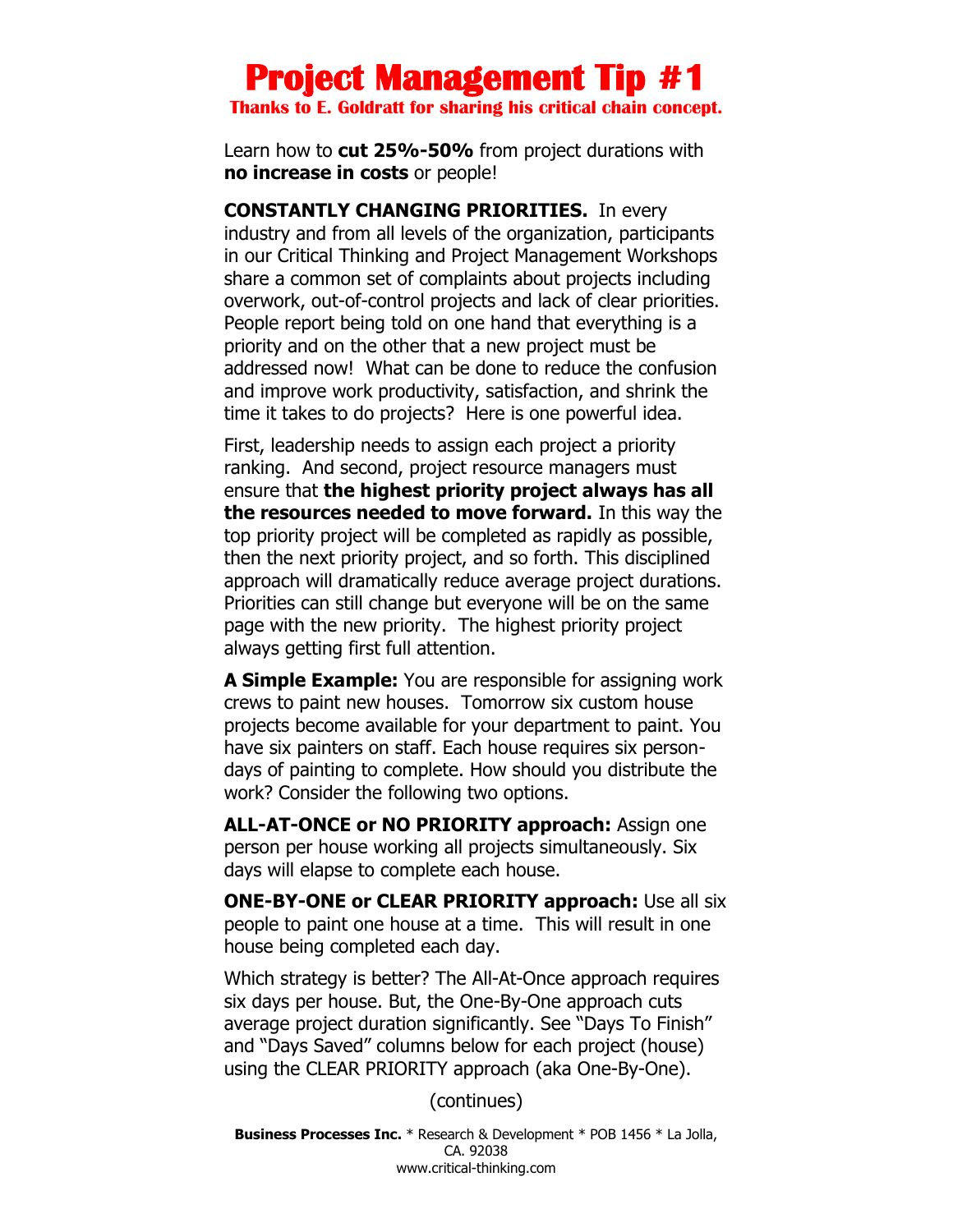| <b>Clear Priority Approach</b> |           |                   |                |
|--------------------------------|-----------|-------------------|----------------|
| Project                        | Completed | Days To<br>Finish | Days Saved     |
| #1                             | 1st day   |                   | 5              |
| #2                             | 2nd day   | $\overline{2}$    | 4              |
| #3                             | 3rd day   | 3                 | 3              |
| #4                             | 4th day   |                   | $\overline{2}$ |
| #5                             | 5th day   | 5                 |                |
| #6                             | 6th day   | 6                 |                |

## **Project Management Tip #1**

The One-By-One approach allows five of the houses to be done earlier than the All-At-Once approach allows. The average number of elapsed days, start to finish, for each house is just 3.5 days with the One-By-One approach vs. 6 days with the other approach. That's 42% sooner! Also, imagine that for some reason the work was interrupted on Day 4. The One-By-One way would have at least 3 houses completely finished, while the All-At-Once way would have 6 houses stuck mid-process, all of them incomplete.

### **How might departments with limited resources apply these principles?**

The two project approaches differed in the average time from start to completion. The one that reduced the average time-per-project put available resources to work on one project at a time. This is the "clear priority" approach. Similarly, when a department or resource unit has work to perform on multiple projects, the best way to speed projects on to the next department or resource unit is to focus on one project at a time. Avoid multitasking or needlessly working on multiple projects at the same time. The negative impact of multitasking includes stop-and-start inefficiencies and accumulates as project work moves from department to department. This delays the completion of all projects because the next unit must wait longer to begin their work. This in turn delays revenues or other benefits that completed projects would produce (e.g. customer satisfaction).

(continues)